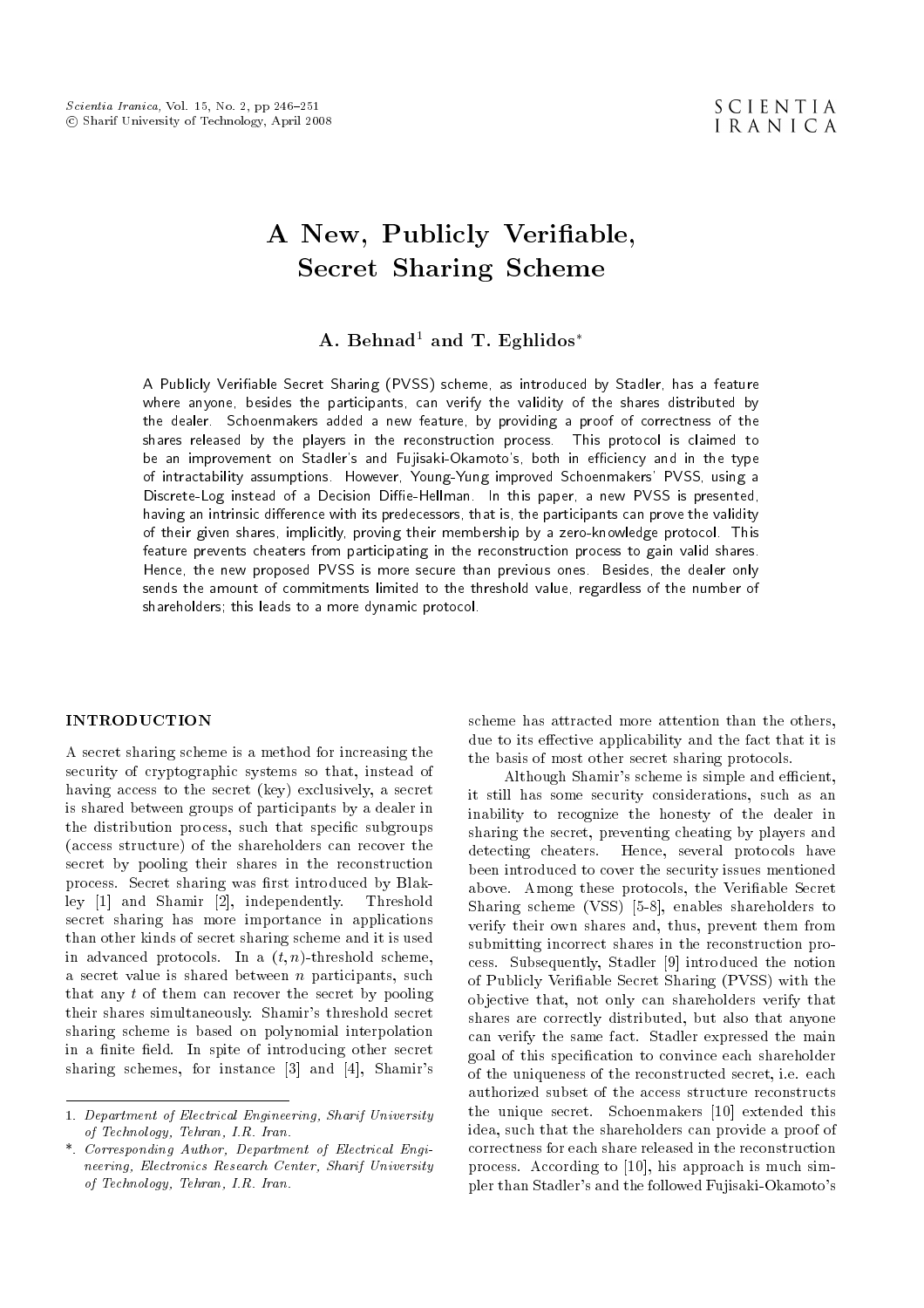PVSS [11], both theoretically and practically. Later, Young-Yung [12] presented an improvement on [10] and presented a PVSS for sharing discrete-logarithms that is as hard to break as the Discrete-Log problem itself, in contrast to  $[10]$ , which is based on the Decision Diffie-Hellman. The scheme presented in [12] has a property that diverts from the traditional Shamir-based secret sharing.

In the previous PVSS, each participant registers a public key at the beginning of the distribution process and the dealer publishes the encrypted shares in such a way that the shareholders can decrypt and verify their own shares, but they can only verify the correctness of the other shares. Indeed, the membership of shareholders in the secret sharing protocol is recognized by their registered public key. Thus, it is necessary for their shares to be verified, regardless of their membership.

In contrast, in this paper, a new PVSS is introduced, in which the membership of the shareholders is merely related to their shares, without any need for a pre-registered key. Thus, there is no difference between the player who receives an incorrect share in the distribution process and the third party. Instead, in the new PVSS, two different processes were added to the protocol; one in the distribution process, called disputation, is used in case any complaint against the dealer is reported from the shareholders. By this process, similar to the previous PVSS protocols, the honest dealer can prove to anyone that the correct shares were sent to those shareholders who complained. The other one, called membership proof, is used to authenticate the membership of the shareholders. This implies that the shareholders can prove the validity of their given shares and prove their membership by a zero-knowledge protocol. This process is applied at the beginning of the secret reconstruction process to prevent unauthorized parties participating in the final step, i.e. pooling the shares.

In this way, it is only necessary for the shareholders to verify their own shares in the distribution process, because, if a participant does not receive a correct share in the distribution process, his membership will not be veried in the reconstruction process and will be discarded.

Thus, the PVSS described here has an inherent difference with that of Schoenmakers and his predecessors, but still involves the concept of PVSS. In contrast to the previous protocols, in which the dealer directly proves the correctness of the distributed shares, in the approach described in this paper, the shareholders can prove the honesty of the dealer in sharing the secret, by proving their membership to other parties (i.e. anyone).

The new protocol involves Feldman's [6] scheme, as the basis for both sharing and reconstructing the secret, although Pedersen's scheme [7] could also be made use of. As long as a threshold secret sharing is linear, one can apply secret sharing without a dealer [7,13,14] and proactive secret sharing [14-16] to the protocol. The new protocol is prepared for application of these features, but in this paper, the authors avoid mentioning the two states of the protocol explicitly.

The security of the two added processes mentioned above, i.e. disputation and membership proof, are based on the Diffie-Hellman problem, similar to the Schoenmakers' protocol, followed by a zero-knowledge proof. From a performance point of view, the new PVSS does not make use of any key for commitments, has less number of commitments and is more dynamic than the variant introduced by Shoenmakers.

The outline of this paper is, as follows. First, basic notations are presented and the new PVSS scheme is introduced. Then, the performance of the new scheme is discussed and the security of the scheme is presented. After that, the whole paper is summarized and the results are discussed. Finally, concluding remarks are presented.

## PRELIMINARIES

Throughout this paper, all computations are performed in two different fields,  $Z_p$  and  $Z_q$ , where p and q are two large prime numbers, such that  $q|p-1$ . Let  $G_q$  denote a subgroup of prime order q in  $Z_p^*$ , such that computing discrete logarithms in this group is infeasible. Moreover,  $g \in G_q$  denote a generator of the group.

Note that, all computations in the form of  $g^{\alpha}$  are accomplished in  $Z_p^*$  and those of the exponents are performed in  $Z_q$ . All other computations are performed in  $Z_q$ . The module of each congruence relation is mentioned if necessary.

# NEW PVSS

The new construction for a  $(t, n)$ -threshold access structure is described, however, it can be applied to any monotone access structure for which a linear secret sharing scheme exists [10]. This protocol, similar to all secret sharing protocols, consists of two processes, distribution and reconstruction. In the distribution process, a dealer shares a secret and distributes the shares among participants who, subsequently, verify their received shares. If any share is not approved by a participant, the other participants, or third party, investigate the complaint within the so-called disputation stage. In the secret reconstruction process, the players mutually verify their membership, exchange their shares and, after verifying them, reconstruct the secret.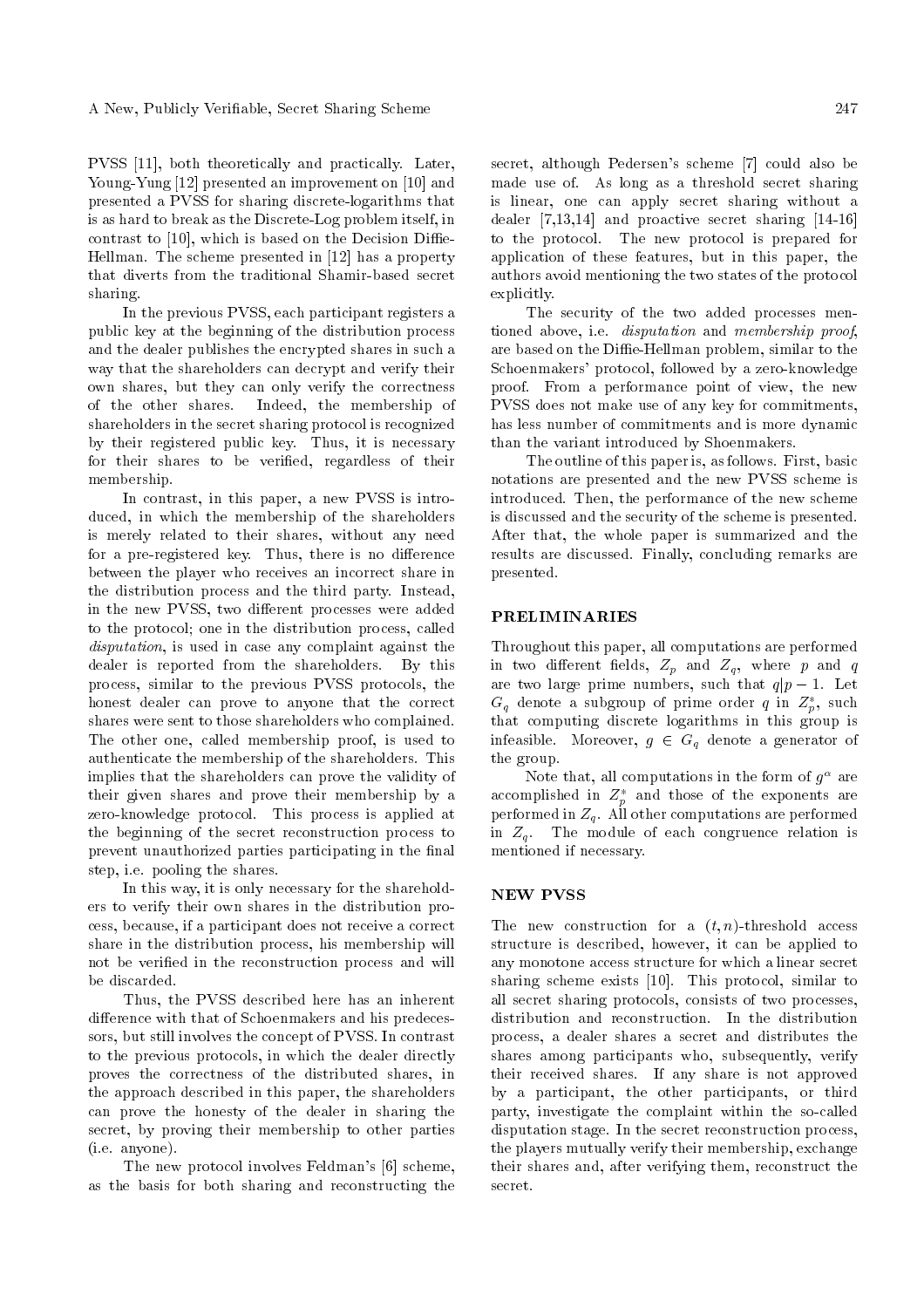## Distribution Process

This process consists of the following three stages.

# Distribution of the Shares

The dealer sets  $F(x) = F_0 + F_1 \cdot x + \cdots + F_{t-1} \cdot x^{t-1}$ , where  $F_0 = s$  is the secret and  $F_1, \cdots, F_{t-1} \in_R Z_q$ , then publishes  $C_i = g^{F_i}$  for  $i = 0, 1, \dots, t-1$ . The participant,  $j, j = 1, 2, \dots, n$ , registers  $g^{a_j}$  as his public key to the dealer, where  $a_j \in_R Z_q$ . Also, the dealer picks  $d \in_R Z_q$ , publishes  $g^d$ , then, sends the encrypted share,  $E_j = s_j (g^{a_j})^d$ , back to the participant, j, where  $s_j = F(j)$  for simplicity is the assigned share.

## Verication of the Shares

The shareholder, j, decrypts  $E_j$  by computing  $s_j =$  $E_j$ .  $[(g^d)^{a_j}]^{-1}$ , then, verifies the share,  $s_j$ , by computing  $g^{s_j} = \prod_{i=0}^{t-1} C_i^{j^i}$  $i$ . If the relation does not hold, then, the shareholder complains against the dealer.

## Disputation

In the case of any complaint, the third party, R, can vote against the dealer, D, or the shareholder, A, by the following protocol:

- 1. A and D choose  $a, d \in_R Z_q$ , respectively, and publish  $g^a$  and  $g^d$ ;
- 2. A and D calculate  $g^{ad}$  and publish  $\lambda = g^{(g^{ad})^{-1}},$ independently;
- 3. R checks if  $\lambda_A = \lambda_D$ . If it holds, the protocol is continued; else R requests the values  $a, d$  from A and D. Thus, R can detect the dishonest party by calculating  $g^a$ ,  $g^d$  and  $g^{(g^{ad})^{-1}}$ . In this case, the protocol is terminated;
- 4. D publishes  $e_A = s_A g^{ad} \pmod{q}$ ;
- 5. R chooses  $r_1$ ,  $r_2 \in_R Z_q$  and sends  $\rho = g^{r_1+r_2e_A}$  to D;
- 6. D calculates  $\delta = \rho^{(g^{ad})^{-1}}$  and sends it back to R;
- 7. R checks if  $[\delta(\lambda^{r_1})^{-1}]^{r_2^{-1}} = \prod_{i=0}^{t-1} C_i^{j_A^i}$  If the equality holds, s<sup>A</sup> is correct, otherwise, the share is not valid.

Note that, in the new PVSS, the registered key,  $g^{a_j}$ , by participant  $j$ , in the distribution process, is used only to receive the share securely, in contrast to the previous PVSS [9,10], where the registered key is necessary for share verification in the secret reconstruction process.

## Reconstruction Process

This process consists of the following two stages.

## Membership Proof of the Shareholders

When the number of participants reaches at least the threshold t, each two shareholders run the membership sub-process to verify the membership of the other party. In a case where the membership of at least  $t$ parties is veried mutually, the reconstruction process enters the next step.

## Membership Proof

Here, anyone plays the role of verifier and the prover possesses the share,  $s_j, j = 1, 2, \dots, n$ , as follows:

- 1. The verifier chooses  $a \in_R Z_q$  and sends  $g^a$  to the prover;
- 2. The prover chooses  $b \in_R Z_q$ , then, sends  $R_P =$  $(g^a)^{b+s_j}$  and  $g^b$  to the verifier;
- 3. The verifier computes  $\mathbb{R}_V = [(g^b) \times (\prod_{i=0}^{t-1} C_i^{j^i})]$  $\binom{j^*}{i}$ <sup>a</sup>, then, checks whether  $R_V = R_P$  or not. If it holds, the prover is the shareholder who assigned the share,  $S_i$ .

Along with membership proof, the conventional key,  $g^{ab}$ , can be made by each two parties, for the use of encryption.

#### Pooling the Shares

The shareholders send their encrypted shares, using the conventional key,  $g^{ab}$ , obtained from the membership proof stage, to the other shareholders. Each of them extracts and verifies the share, using  $C_i$ , by computing  $g^{s_j} = \prod_{i=0}^{t-1} C_i^{j^i}$  $i$ . The secret is reconstructed, as follows:

$$
s = \sum_{i=1}^{t} \omega_i s_i,
$$

where  $\omega_i = \prod_{j \neq i} \frac{i}{j-1}$  is a Lagrange coefficient.

#### PERFORMANCE

All previous PVSS protocols (see [9-12]) follow a similar approach for improving security and performance. However, the new PVSS adds another view to the protocol.

The new PVSS has the following advantages over previous protocols:

- 1. It does not make use of key registration for share verification in the secret reconstruction process. The shareholders are identied by their own shares;
- 2. The number of commitments in the new PVSS is limited to the t elements of  $G_q$ , whereas in the previous PVSS protocols, it is more. For example in [10] one element of  $G<sub>a</sub>$  and one element with a length of size  $|q|$  are added for each shareholder. The number of commitments in [11] is significantly more than that mentioned above [10];
- 3. This method is more dynamic than previous ones; a new participant can join the secret sharing protocol without any need for publishing new commitments by the dealer;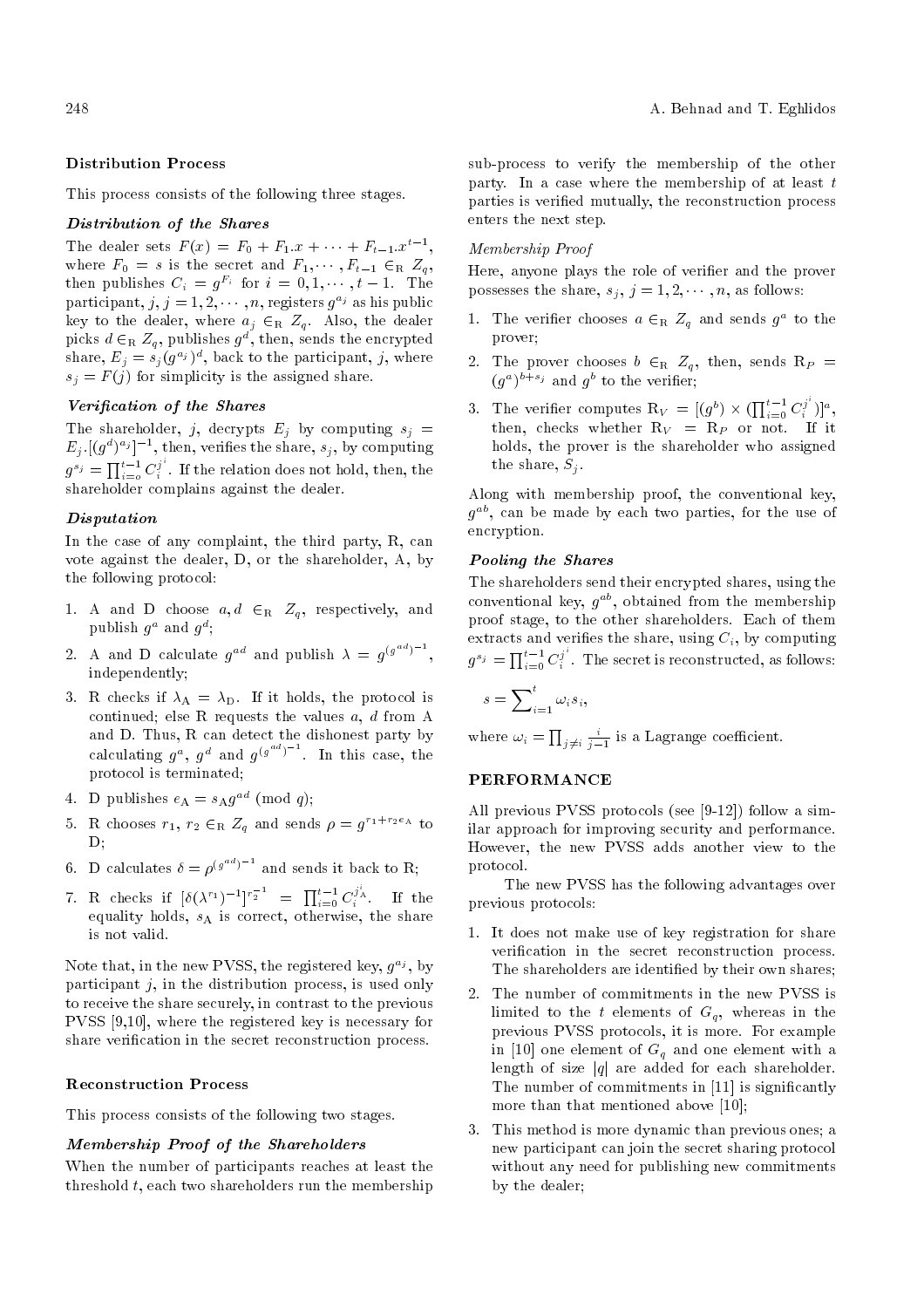4. In the reconstruction process of the new PVSS, the secret is not recovered until the membership of each player is veried by the other players. But, in the previous PVSS [9-12] there is no method for considering the membership proof of the players. Thus, unauthorized parties can participate in the secret reconstruction process.

Even though it is not mentioned explicitly in previous protocols, it is possible to verify the membership of the players using the registered public keys. For doing this, a player should be convinced that the other players are those who registered their public keys in the distribution process. But, in the new PVSS, the membership is proved directly, without any need of the registered keys. This property makes the protocol more dynamic and verifying the membership does not depend on the availability of the registered key and the commitment of one's share.

In contrast to the protocol described in [10], which is more similar to the authors' PVSS, the new protocol is interactive at both added disputation and membership proof stages. However, the disputation stage is not run, if the dealer and participants play fair. The number of times this stage might be run depends only on the number of complaints. If r complaints are reported, this stage is performed with the complexity of  $O(rn)$ , where *n* is the number of participants.

## SECURITY

Two major features of the new PVSS protocol are disputation and membership proof, which are added to the distribution and reconstruction processes, respectively. Hence, the security of the protocol is based on the security of these two stages.

Publicly Veriable Secret Sharing is mainly applicable to cases where there is a complaint against the dealer in the distribution process. In this situation, the dealer should be able to publish a mask of the share,  $s_A$ , given to the shareholder, A, so that:

- (i) Only A is able to extract and verify  $s_A$  from the masked value;
- (ii) The dealer is able to prove to the third party that A can calculate the correct value of  $s_A$  from the masked value.

These features are fulfilled within the disputation stage. In this stage, the conventional key,  $g^{ad}$ , is made by the Diffie-Hellman key agreement between A and D. Thus:

- (i) Only the shareholder, A, can extract the share,  $s_A$ , from the published masked value,  $s_A g^{ad}$ , by the dealer, in step 4 of the disputation stage;
- (ii) Because the dealer commits to  $g^{ad}$  by  $\lambda$ , in step 2 of the disputation stage, which is veried in step 3

of this stage by a third party, the equality in step 7 holds, if, and only if, the dealer would send the valid share in step 4.

In the disputation stage, the third party, R, is convinced that the dealer, D, publishes the encrypted correct share,  $e_A$ . On the other hand, the shareholder, A, obtains a correct share by decrypting  $e_A$ , which is stated within Lemma 1.

# Lemma 1

- (a) The dealer, D, cannot send an invalid share to the participant, A;
- (b) The participant, A, cannot claim that the received share is invalid.

## Proof

- (a) By verifying  $\lambda_A = \lambda_D$  in step 3 of the disputation stage, R is convinced that A and D agree on the common key. Suppose that a dishonest dealer sends the forged encrypted share,  $e'_{\mathbf{A}}$ , in step 4 and replaces  $e'_{\mathbf{A}}$  with  $e_{\mathbf{A}}$ , in  $\rho$ , during step 6, to deceive R in step 7. Even if D could solve the discrete logarithm, he should compute  $r_1 + r_2e_A$ from  $r_1 + r_2 e'_A$ , which is impossible, due to the unknown numbers;  $r_1$  and  $r_2$ ;
- (b) By verifying the equality in step 7, R is convinced that D sent an encrypted correct share, with the committed common key, to A. On the other hand, from step 3, R was convinced that A had the same common key. Therefore, A can extract the valid share from  $e_A$ .

The security of the membership proof stage is based on the Diffie-Hellman assumption, which is proved by Lemma 2.

#### Lemma 2

Under the Diffie-Hellman assumption, it is infeasible for an unauthorized party to pretend to be a shareholder.

#### Proof

In order to impersonate a shareholder possessing,  $s_i$ , the unauthorized party should be able to compute  $g^{as_i}$ from the inputs  $g^a$  and  $g^K$ ,  $g^{a_1}$ ,  $g^{a_2}$ ,  $\cdots$ ,  $g^{a_{t-1}}$  to an algorithm  $A$  with some probability of success. Using the same algorithm, one could obtain  $g^{\alpha\beta}$  from  $g^{\alpha}$ and  $g^{\beta}$  with the same probability, by setting  $a = \alpha$ and simulating a secret sharing scheme, in which  $\beta$ corresponds to the share of the shareholder,  $i$ , i.e.  $\beta = K' + a'_1 i + \cdots + a'_{t-1} i^{t-1}$  and feed  $g^{\alpha}$  and  $g^{K'}$ ,  $g^{a'_1}$ ,  $g^{a'_2}$ ,  $\cdots$ ,  $g^{a'_{t-1}}$  to A. By doing this, the party should first choose the coefficients,  $K', a'_1, a'_2, \cdots, a'_{t-1},$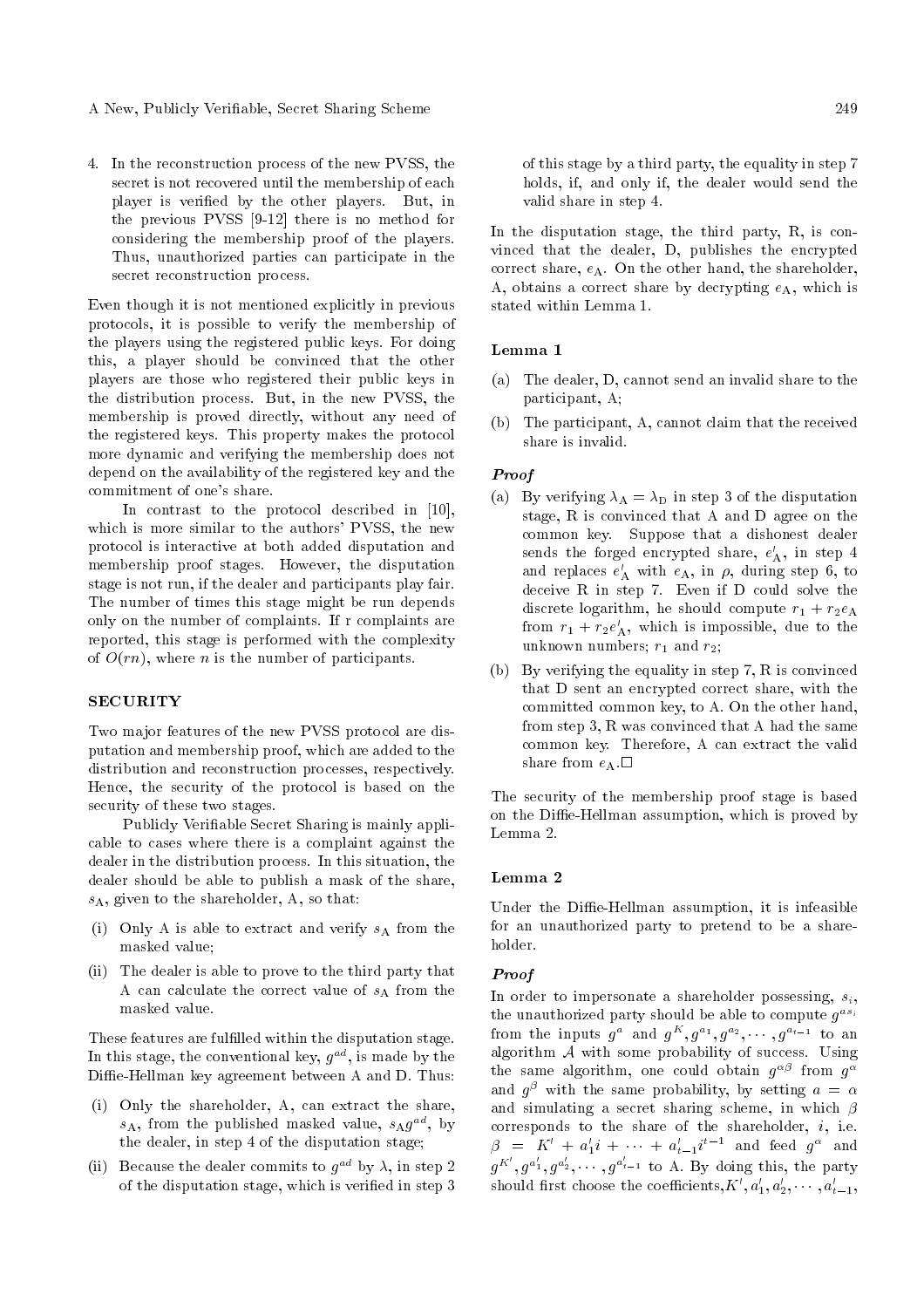such that the relation,  $g^{\beta} = g^{K'} g^{a'_1} \cdots g^{a'_{t-1}i^{t-1}}$  holds. This implies solving the Diffie-Hellman problem. $\Box$ 

Note that proof of the correctness of the shares to the third party in Lemma 1 and the membership proof in Lemma 2 are both realized by zero-knowledge proofs. However, the security of both stages, i.e., disputation and membership proof, are based on the intractability of the Diffie-Hellman problem.

# RESULTS AND DISCUSSION

The main goal in verifying the validity of a share by other players, as stated by Stadler [9], is the assurance of the uniqueness of the reconstructed secret (key) by each subset of the access structure. However, this property of publicly veriable secret sharing has a more important application than that Stadler observed. Using this property, the dealer can prove to the other parties that a correct share has been sent to a specied player. Thus, this player cannot claim that an incorrect share has been received. A similar approach was employed in [10-12]. In [10], Schoenmakers extended the PVSS by adding a new property to the reconstruction process, such that the participants could provide proof of the correctness of their released share.

In the new scheme, by establishing a new stage as membership proof, the assurance of the correctness of each share by other parties is considered a part of reconstruction and not a part of the distribution process. In this way, after the shares have been veried by the shareholders, each one can be assured of the correctness of the shares possessed by the other shareholders, for, if a party did not receive a correct share in the distribution process, his membership could not be proved in the reconstruction process. So, the protocol does not distinguish between this party and a third party.

Membership proof has the capability of gathering authorized shareholders for the secret reconstruction. Suppose that a number of authorized shareholders, less than the threshold, intend to recover the secret. For this purpose, they should gather the remaining shareholders up to the threshold. If there were not any criterion to verify membership, even in the presence of only one cheat among the players, he would not be detected until the secret reconstruction process. Thus, the cheater could interfere and postpone the process. Hence, this additional process separates the shareholders from other players.

Note that this method results in a more dynamic protocol, as publication of a new key commitment by the dealer would no longer be required.

Moreover, the new PVSS provides the participants with the possibility of complaint against the dealer, if they were to receive an invalid share in the disputation phase, added to the distribution process.

## **CONCLUSION**

Two important characteristics of PVSS, which have already been stated, are proving the correctness of distributed shares to anyone in the distribution process and verifying shares pooled in the secret reconstruction process. In this paper, by adding a new phase, called membership proof, each shareholder is able to prove the holding of a valid share without revealing it, which implies the membership proof of the shareholder. Within this phase, everyone can be convinced of the authorization of those players who have participated in the reconstruction process.

The new method has the advantage of limiting the number of commitments to the threshold used in the protocol, regardless of the number of shareholders.

It seems that the new PVSS is consistent in situations where communication between dealer and shareholder, after the distribution process, is not possible; also, in situations where saving the commitments by each shareholder is impossible, due to security concerns or memory limitation. Considering the properties of Ad-Hoc networks, it appears that the new PVSS is also suitable for application in these networks.

## ACKNOWLEDGMENT

The authors are grateful to the anonymous referee for his/her valuable comments.

# **REFERENCES**

- 1. Blakley, G.R. "Safeguarding cryptographic keys", Proc. of the 1979 AFIPS National Computer Conference, 48, pp 313-317 (1979).
- 2. Shamir, A. "How to share a secret", Communications of the  $ACM$ ,  $22(11)$ , pp 612-613 (1979).
- 3. Asmuth, C. and Bloom, J. "A modular approach to key safeguarding", IEEE Transactions on Information Theory, IT-29, pp 208-211 (1983).
- 4. Karnin, E.D., Greene, J.W. and Hellman, M.E. "On secret sharing systems", IEEE Transactions on Information Theory,  $IT-29(1)$ , pp 35-41 (1983).
- 5. Chor, B., Goldwasser, S., Micali, S. and Awerbuch, B. "Verifiable secret sharing and achieving simultaneity in presence of faults", Proc. of the 26th Annual IEEE Symp. on the Foundations of Computer Science  $(FOCS)$ , pp 383-395 (1985).
- 6. Feldman, P. "A practical scheme for non-interactive veriable secret sharing", Proc. of the 28th IEEE Symp. on the Foundations of Computer Science, pp 427-437 (1987).
- 7. Pedersen, T. "Non-interactive and informationtheoretic secure verifiable secret sharing",  $Crypto'91$ , LNCS 576, pp 129-140 (1992).